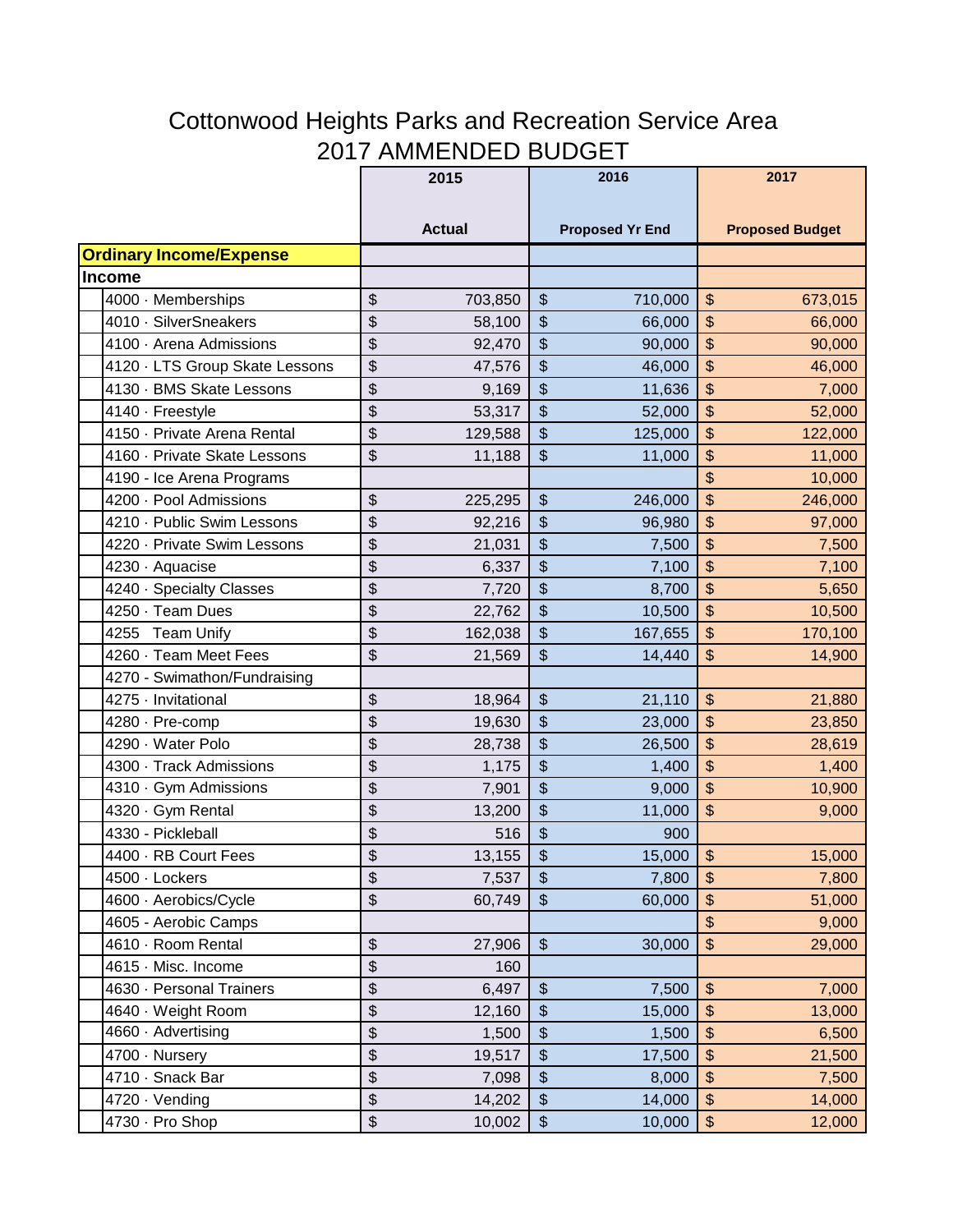| 4735 · Postage / Copies                | \$                        | 140       | \$                         | 100       | \$                         | 100       |
|----------------------------------------|---------------------------|-----------|----------------------------|-----------|----------------------------|-----------|
| 4740 · Canyons School District         | \$                        | 155,627   | \$                         | 157,173   | \$                         | 157,173   |
| 4750 - Internet Service Fees           | \$                        | 3,958     | $\frac{1}{2}$              | 4,500     | \$                         | 4,000     |
| 4760- Rebates                          |                           |           |                            |           | \$                         | 3,000     |
| 4800 · Pavilions                       | \$                        | 15,517    | $\frac{1}{2}$              | 17,000    | \$                         | 18,000    |
| 4810 - Field Fees                      | \$                        | 17,114    | \$                         | 33,000    | \$                         | 34,000    |
| 4820 · Tennis                          | \$                        | 16,360    | \$                         | 16,400    | \$                         | 18,000    |
| 4821 · Pickleball Tournament Entry     | \$                        | 3,834     | $\boldsymbol{\mathsf{S}}$  | 1,980     | \$                         | 3,500     |
| 4823 · Outdoor Court Reservations      | \$                        | 709       | $\frac{1}{2}$              | 275       | $\boldsymbol{\mathsf{\$}}$ | 500       |
| 4824 - Brighton Tennis Reservations    | \$                        | 96        |                            |           |                            |           |
| 4830 · Admin Fees                      | \$                        | 2,735     | $\frac{1}{2}$              | 2,500     | $$\mathfrak{F}$$           | 2,500     |
| 4910 · Foundation / Donations          | \$                        | 360       |                            |           |                            |           |
| 4911 Golf Tournament                   |                           |           |                            |           |                            |           |
| 4912 - Butlerville Days 5K Income      | \$                        | 3,495     |                            |           |                            |           |
| 4916 · 5-K Race Income                 | \$                        | 37,388    | $\frac{1}{2}$              | 42,000    | $\frac{1}{2}$              | 42,000    |
| 4917 · Movie Night Income              | \$                        | 9,000     | $\frac{1}{2}$              | 9,000     | \$                         | 9,000     |
| 4918 - CH Hosting                      | \$                        | 10,000    | $\frac{1}{2}$              | 10,000    | $\frac{1}{2}$              | 10,000    |
| 4919 - Triathlon Income                | \$                        | 6,584     | \$                         | 7,109     |                            |           |
| 4920 · Property Tax Revenue            | \$                        | 2,439,880 | \$                         | 2,425,000 | \$                         | 2,425,000 |
| 4921 - Fee In Lieu - Misc. Collections | $\frac{1}{2}$             | 177,791   | \$                         | 180,000   | \$                         | 180,000   |
| 4930 · Interest Income                 | \$                        | 1,232     | \$                         | 10,000    | \$                         | 10,000    |
| 4965 CWH City Maint. Contract          | \$                        | 164,716   | \$                         | 176,500   | \$                         | 179,350   |
| 4966 · Butlerville Days Income         | \$                        | 10,671    | \$                         | 11,736    | $\frac{1}{2}$              | 5,000     |
| 4972 - Kids Sports Camp                | \$                        | 14,262    | \$                         | 24,619    | \$                         | 24,000    |
|                                        |                           |           |                            |           |                            |           |
| 4973 - Flag Football                   | \$                        | 8,017     | $\frac{1}{2}$              | 10,150    | \$                         | 4,300     |
| 4983 - Foundation Contribution--skate  | $\sqrt{2}$                | 5,000     | $\sqrt{2}$                 | 5,000     | $\frac{1}{2}$              | 5,000     |
| <b>Total Income</b>                    | \$                        | 5,039,320 | \$                         | 5,093,763 | \$                         | 5,059,137 |
|                                        |                           |           |                            |           |                            |           |
| <b>Expense</b>                         |                           |           |                            |           |                            |           |
| 5000 · Admin/Benefited Employees       | \$                        | 341,977   | $\frac{1}{2}$              | 307,252   | $\boldsymbol{\mathsf{\$}}$ | 307,534   |
| 5001 · Admin FICA, WC, S, V            | \$                        | 35,745    | $\boldsymbol{\$}$          | 33,798    | \$                         | 33,829    |
| 5010 · Wages/Shift Managers            | \$                        | 50,970    | $\overline{\mathbf{3}}$    | 50,754    | \$                         | 50,000    |
| 5020 · Wages/Nursery                   | \$                        | 57,747    | \$                         | 65,906    | $\frac{1}{2}$              | 69,000    |
| 5040 · Wages/CSR                       | \$                        | 100,663   | \$                         | 102,497   | \$                         | 99,000    |
| 5041 · Admin Wages/FICA, Wrkcomp       | \$                        | 21,377    | \$                         | 24,107    | \$                         | 23,980    |
| 5100 · Salaries/Aquatics               | \$                        | 94,172    | \$                         | 108,676   | \$                         | 118,624   |
| 5101 · Aquatics Salary, FICA, Wrkcom   | $\boldsymbol{\mathsf{S}}$ | 10,513    | \$                         | 11,954    | $\,$                       | 13,049    |
| 5110 · Wages/Swim Instructors          | \$                        | 68,105    | $\boldsymbol{\theta}$      | 67,170    | \$                         | 66,417    |
| 5120 · Wages/Specialty Classes         | \$                        | 1,984     | $\frac{1}{2}$              | 1,650     | \$                         | 1,950     |
| 5130 · Wages/Lifeguards                | \$                        | 279,636   | $\boldsymbol{\mathsf{\$}}$ | 283,639   | \$                         | 285,080   |
| 5140 · Wages/Aqua Instructors          | \$                        | 25,214    | \$                         | 28,436    | \$                         | 28,540    |
| 5141 · Wages/Aquatics/FICA, Wrkcon     | $\boldsymbol{\$}$         | 34,772    | \$                         | 41,898    | \$                         | 42,019    |
| 5160 · Wages/Swim Team                 | \$                        | 46,732    | $\boldsymbol{\theta}$      | 51,975    | \$                         | 51,580    |
| 5161 · Swim Team Wages/FICA, Wrk       | \$                        | 4,949     | \$                         | 5,717     | \$                         | 5,674     |
| 5170 · Salaries/Swim Team              | \$                        | 45,588    | $\boldsymbol{\$}$          | 50,142    | \$                         | 50,388    |
| 5171 · Salaries/Swim Team/FICA, WO     | $\,$                      | 4,881     | \$<br>$\boldsymbol{\$}$    | 5,516     | $\,$                       | 5,543     |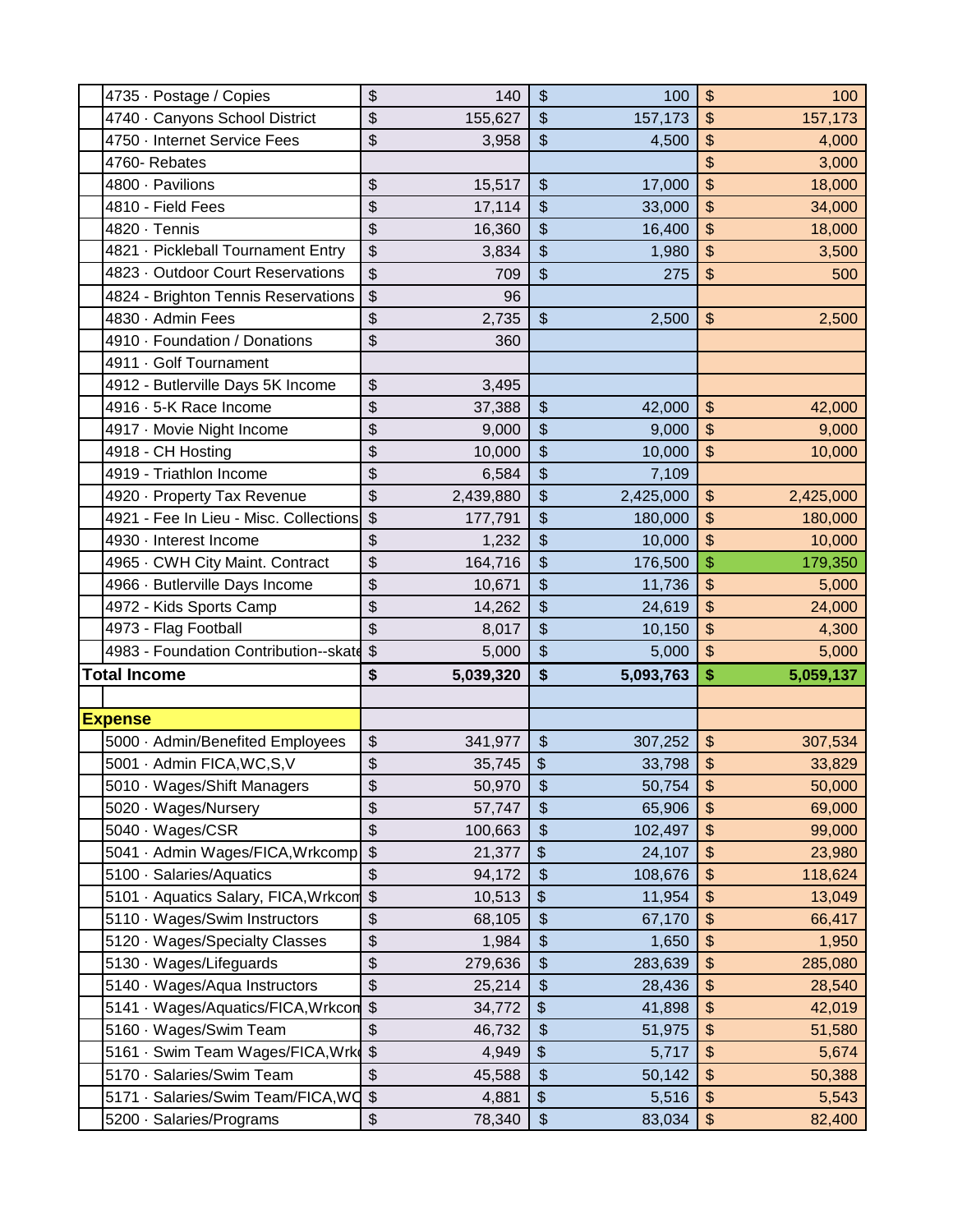| 5201 · Salaries/Programs, FICA, WC, 9 | $\frac{1}{2}$<br>8,258 | \$                         | 9,134      | $\frac{1}{2}$<br>9,064           |
|---------------------------------------|------------------------|----------------------------|------------|----------------------------------|
| 5210 · Wages/Aerobics                 | \$<br>99,946           | $\frac{1}{2}$              | 101,624    | \$<br>98,500                     |
| 5230 · Wages/Butler Lessons           | \$<br>5,694            | $\boldsymbol{\theta}$      | 4,276      | \$<br>4,000                      |
| 5240 · Wages/Skate Guard              | \$<br>29,564           | \$                         | 33,011     | \$<br>32,000                     |
| 5250 · Wages/LTS Instructors          | \$<br>25,632           | $\boldsymbol{\theta}$      | 28,893     | $\frac{1}{2}$<br>28,000          |
| 5260 · Wages/Kids Sports Camp         | \$<br>13,400           | \$                         | 21,000     | \$<br>16,000                     |
| 5261 - Wages/Youth Sports             |                        | \$                         |            | \$<br>1,500                      |
| 5270 · Wages/Tennis Instructors       | \$<br>8,056            | $\boldsymbol{\$}$          | 6,000      | \$<br>8,000                      |
| 5271 · Wages/Arena, FICA, WC, S, V    | \$<br>20,316           | \$                         | 21,428     | \$<br>20,680                     |
| 5300 · Salaries/Operations            | \$<br>130,254          | $\frac{1}{2}$              | 140,170    | $\frac{1}{2}$<br>141,110         |
| 5301 · Salaries/Oper, FICA, WC, S, V  | \$<br>14,882           | \$                         | 15,419     | \$<br>15,522                     |
| 5310 · Wages/Operations               | \$<br>26,234           | \$                         | 25,053     | \$<br>27,000                     |
| 5311 · Wages/Oper, FICA, WC, S, V     | \$<br>2,155            | \$                         | 2,756      | \$<br>2,970                      |
| 5400 · Salaries/Grounds               | \$<br>190,914          | $\boldsymbol{\theta}$      | 205,672    | \$<br>207,236                    |
| 5401 · Salaries/Grounds, FICA, WC, S, | \$<br>19,866           | \$                         | 22,624     | \$<br>22,796                     |
| 5410 · Wages/Grounds                  | \$<br>49,330           | $\boldsymbol{\theta}$      | 54,394     | \$<br>44,000                     |
| 5411 · Wages/Grounds, FICA, WC, S, V  | \$<br>3,708            | \$                         | 5,983      | \$<br>4,840                      |
| 5500 · Salaries/Visual Maintenance    | \$<br>100,976          | $\frac{1}{2}$              | 110,097    | $\frac{1}{2}$<br>111,086         |
| 5501 · Salaries/VM, FICA, WC, S, V    | \$<br>11,952           | \$                         | 12,111     | \$<br>12,219                     |
| 5510 · Wages/Visual Maint             | \$<br>38,582           | $\boldsymbol{\theta}$      | 38,654     | \$<br>37,500                     |
| 5511 · Wages/Visual Maint, FICA, WC   | \$<br>3,456            | \$                         | 4,252      | \$<br>4,125                      |
| Payroll General Unemploymer<br>5960   | $\frac{1}{2}$<br>648   | \$                         |            |                                  |
| 6000 · UT State Retirement            | \$<br>171,114          | $\boldsymbol{\theta}$      | 191,100    | $\frac{1}{2}$<br>200,443         |
| 6010 · Health Ins/Disability          | \$<br>236,159          | \$                         | 235,000    | \$<br>269,982                    |
| 6011 · Health Ins-SEC 125 PR Dedud    | \$<br>992              | $$\mathfrak{F}$$           |            |                                  |
| 6030 · Board Fees                     | \$<br>15,725           | $\boldsymbol{\theta}$      | 20,000     | $\frac{1}{2}$<br>38,000          |
| 6040 · Travel                         | \$<br>4,732            | \$                         | 7,100      | \$<br>6,600                      |
| 6050 · Training/Workshops             | \$<br>4,486            | \$                         | 3,955      | \$<br>5,150                      |
| <b>Payroll Expenses</b><br>6560       |                        | \$                         |            |                                  |
| 6999 Uncategorized Expenses           |                        | \$                         |            |                                  |
| 7000 · Advertising/Admin              | \$<br>12,887           | $\boldsymbol{\$}$          | 9,000      |                                  |
| 7001 · Marketing                      | \$<br>6,500            | $\boldsymbol{\mathsf{\$}}$ | $6,500$ \$ | 15,500                           |
| 7010 - Auditing                       | \$<br>15,900           | $\frac{1}{2}$              | 15,900     | \$<br>16,000                     |
| 7020 · Consulting                     | \$<br>35,833           | $\frac{1}{2}$              | 20,000     | $\frac{1}{2}$<br>20,000          |
| 7040 · Dues & Subscriptions           | \$<br>7,167            | \$                         | 7,640      | \$<br>7,800                      |
| 7050 · Property Insurance             | \$<br>79,777           | $\boldsymbol{\theta}$      | 74,050     | \$<br>85,371                     |
| 7060 · Legal/Consulting, Advertising  | \$<br>2,559            | $\frac{1}{2}$              | 3,500      | \$<br>4,500                      |
| 7065 · CWH City Contract Expen        | \$<br>28,524           | \$                         | 22,000     | \$<br>55,500                     |
| 7066 CWH Butlerville Days             | \$<br>3,029            | $\boldsymbol{\theta}$      | 800        | $\boldsymbol{\mathsf{S}}$<br>800 |
| 7070 - Commision/Swim Lessons         |                        | \$                         |            |                                  |
| 7072 - Commission/Personal Training   |                        | \$                         |            |                                  |
| 7075 - Skate Sharpening               | \$<br>3,988            | \$                         |            |                                  |
| 7090 · Retired Employee Benefits      | \$<br>7,103            | $\boldsymbol{\theta}$      | 5,500      | $\frac{1}{2}$<br>12,200          |
| 7120 · Returned Checks                | \$<br>335              | $\boldsymbol{\theta}$      | 100        | $\frac{1}{2}$<br>100             |
| 7130 · Bank/Credit Cart Srvc Charges  | \$<br>39,576           | $\boldsymbol{\theta}$      | 45,000     | \$<br>47,000                     |
| 7140 · Over/Short                     | \$<br>(68)             | $\,$                       |            |                                  |
| 7200 · Swim Team Reimbursables        | \$<br>50,363           | $\boldsymbol{\$}$          | 45,850     | $\boldsymbol{\$}$<br>47,300      |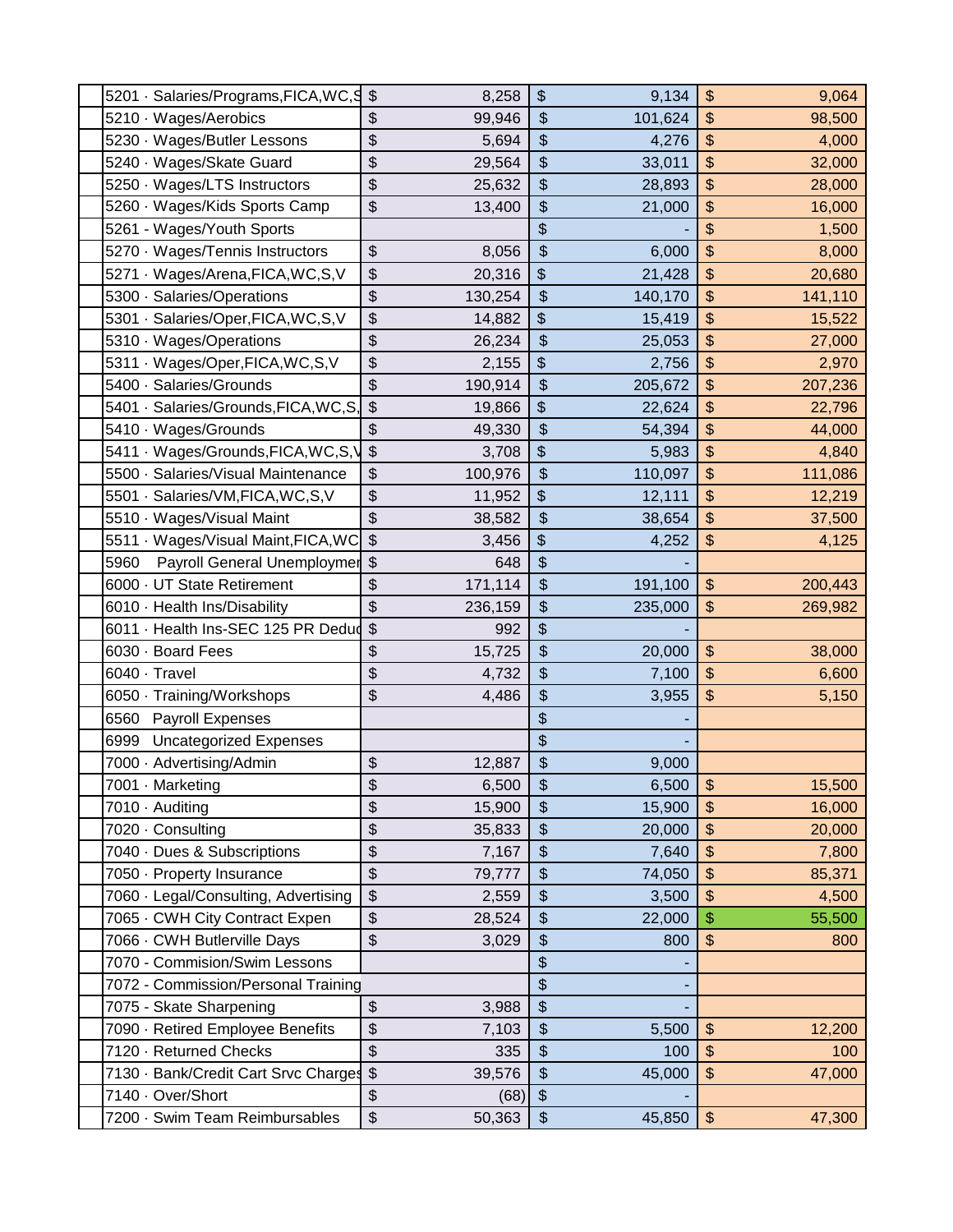| 7215 · Invitational Expen             | \$                        | 7,595   | \$                         | 7,330   | \$                        | 8,665   |
|---------------------------------------|---------------------------|---------|----------------------------|---------|---------------------------|---------|
| 7220 · Swim Team Expen                | \$                        | 19,978  | $\frac{1}{2}$              | 16,102  | \$                        | 17,872  |
| Team Unify Expen<br>7221              | \$                        | 3,356   | \$                         | 3,300   | \$                        | 3,400   |
| 7230 · Water Polo Expen               | \$                        | 21,385  | $\boldsymbol{\theta}$      | 19,500  | \$                        | 20,772  |
| 7540 · Telephone Expen                | \$                        | 10,662  | $\frac{1}{2}$              | 12,000  | \$                        | 12,000  |
| 7550 · Utilities/Gas                  | \$                        | 107,060 | \$                         | 95,000  | \$                        | 100,000 |
| 7551 · Utilities/Electricity          | \$                        | 253,421 | $\frac{1}{2}$              | 270,000 | \$                        | 265,000 |
| 7552 · Utilities/Sewer                | \$                        | 11,125  | $\frac{1}{2}$              | 13,000  | \$                        | 13,000  |
| 7553 Utilities/Water                  | \$                        | 10,278  | $\boldsymbol{\theta}$      | 16,000  | \$                        | 17,000  |
| 7561 · Utilities/Grounds/Electricity  | \$                        | 7,579   | \$                         | 6,800   | \$                        | 7,000   |
| 7562 · Utilities/Grounds/Water        | \$                        | 25,494  | $\boldsymbol{\theta}$      | 20,000  | \$                        | 21,000  |
| 7563 · Utilities/Grounds/Sewer, Garba | $\sqrt[6]{\frac{1}{2}}$   | 22,156  | \$                         | 22,500  | \$                        | 22,000  |
| 7700 - Auto Expen                     | \$                        | 8,918   | \$                         | 10,750  | \$                        | 8,700   |
| 8000 · Repair & Maint/Admin           | \$                        | 3,344   | $\overline{\mathcal{S}}$   | 5,500   | \$                        | 5,000   |
| 8010 · Repair & Maint/Pools           | \$                        | 22,968  | $\frac{1}{2}$              | 29,000  | \$                        | 25,000  |
| 8020 · Repair & Maint/Arena           | \$                        | 8,825   | \$                         | 8,000   | \$                        | 8,000   |
| 8030 · Repair & Maint/Gym & Wgt Ro    | $\frac{1}{2}$             | 9,900   | $\boldsymbol{\theta}$      | 7,000   | \$                        | 7,000   |
| 8035 · Repair & Maint/Aerobics        | \$                        | 810     | \$                         | 300     | \$                        | 1,000   |
| 8036 · Repair & Maint/Tennis          | \$                        | 550     | \$                         | 850     | \$                        | 1,500   |
| 8040 · Repair & Maint/Snack Bar       | \$                        | 1,261   | \$                         | 1,179   | \$                        | 1,000   |
| 8050 · Repair & Maint/Ops, Parks, VN  | $\boldsymbol{\mathsf{S}}$ | 56,416  | $\frac{1}{2}$              | 55,200  | \$                        | 75,000  |
| 8100 · Pro Shop/Cost of Goods         | \$                        | 8,129   | \$                         | 6,000   | \$                        | 8,000   |
| 8130 · Uniform Expense                | \$                        | 5,768   | $\frac{1}{2}$              | 5,300   | \$                        | 5,300   |
| 8140 · Uniforms/Aquatics              | \$                        | 7,200   | \$                         | 7,000   | \$                        | 7,250   |
| 8500 · Sundries                       | \$                        | 9,121   | $\boldsymbol{\theta}$      | 9,050   | \$                        | 12,550  |
| 9000 · Supplies/Admin                 | \$                        | 25,956  | $\frac{1}{2}$              | 30,000  | \$                        | 30,000  |
| 9010 · Supplies/Office Postage        | \$                        | 5,652   | \$                         | 6,000   | \$                        | 6,000   |
| 9020 · Supplies/Computer              | \$                        | 23,723  | \$                         | 13,691  | \$                        | 13,500  |
| 9040 · Supplies/Nursery               | \$                        | 1,442   | \$                         | 1,800   | \$                        | 1,800   |
| 9050 · Supplies/Pool                  | \$                        | 7,706   | $\boldsymbol{\theta}$      | 9,500   | \$                        | 9,636   |
| 9055 · Supplies/Pool (Operations)     | \$                        | 90,455  | \$                         | 82,000  | \$                        | 85,000  |
| 9060 · Supplies/Aquacise              | $\overline{\mathcal{L}}$  | 426     | $\boldsymbol{\mathsf{S}}$  | 1,200   | $\boldsymbol{\mathsf{S}}$ | 1,200   |
| 9070 · Supplies/Specialty Classes     | \$                        | 3,147   | $\frac{1}{2}$              | 7,000   | $\frac{1}{2}$             | 7,000   |
| 9080 · Supplies/Programs              | \$                        | 2,838   | $\frac{1}{2}$              | 3,000   | \$                        | 3,000   |
| 9081 · Supplies/LTS                   | \$                        | 1,473   | $\boldsymbol{\mathsf{\$}}$ | 1,560   | \$                        | 1,500   |
| 9085 · Supplies/Arena                 | \$                        | 7,180   | \$                         | 2,940   | \$                        | 6,500   |
| 9086 - Supplies/Arena Programs        |                           |         | $\overline{\mathcal{S}}$   |         | \$                        | 10,000  |
| 9090 · Supplies/Aerobics              | \$                        | 5,969   | $\boldsymbol{\theta}$      | 6,000   | \$                        | 4,000   |
| 9091 Supplies/SilverSneakers          | \$                        | 470     | \$                         | 500     | \$                        | 500     |
| 9092 - Aerobic Camps                  |                           |         | $\boldsymbol{\$}$          |         | \$                        | 2,000   |
| 9100 · Supplies/BMS                   | \$                        | 143     | $\boldsymbol{\theta}$      |         |                           |         |
| 9110 · Supplies/Weight Room           | \$                        | 5,252   | \$                         | 6,000   | \$                        | 6,000   |
| 9115 · Supplies/Gym                   | \$                        | 2,083   | $\boldsymbol{\mathsf{\$}}$ | 1,800   | \$                        | 1,800   |
| 9116 · Supplies/Tennis                | \$                        | 3,514   | $\frac{1}{2}$              | 2,000   | \$                        | 3,000   |
| 9117 · Pickleball Tournament          | \$                        | 4,731   | \$                         | 1,000   | \$                        | 3,000   |
| 9120 · Supplies/Operations            | \$                        | 1,442   | $\frac{1}{2}$              | 1,800   | \$                        | 2,000   |
| 9130 · Supplies/Grounds               | \$                        | 12,729  | $\boldsymbol{\$}$          | 13,000  | \$                        | 13,000  |